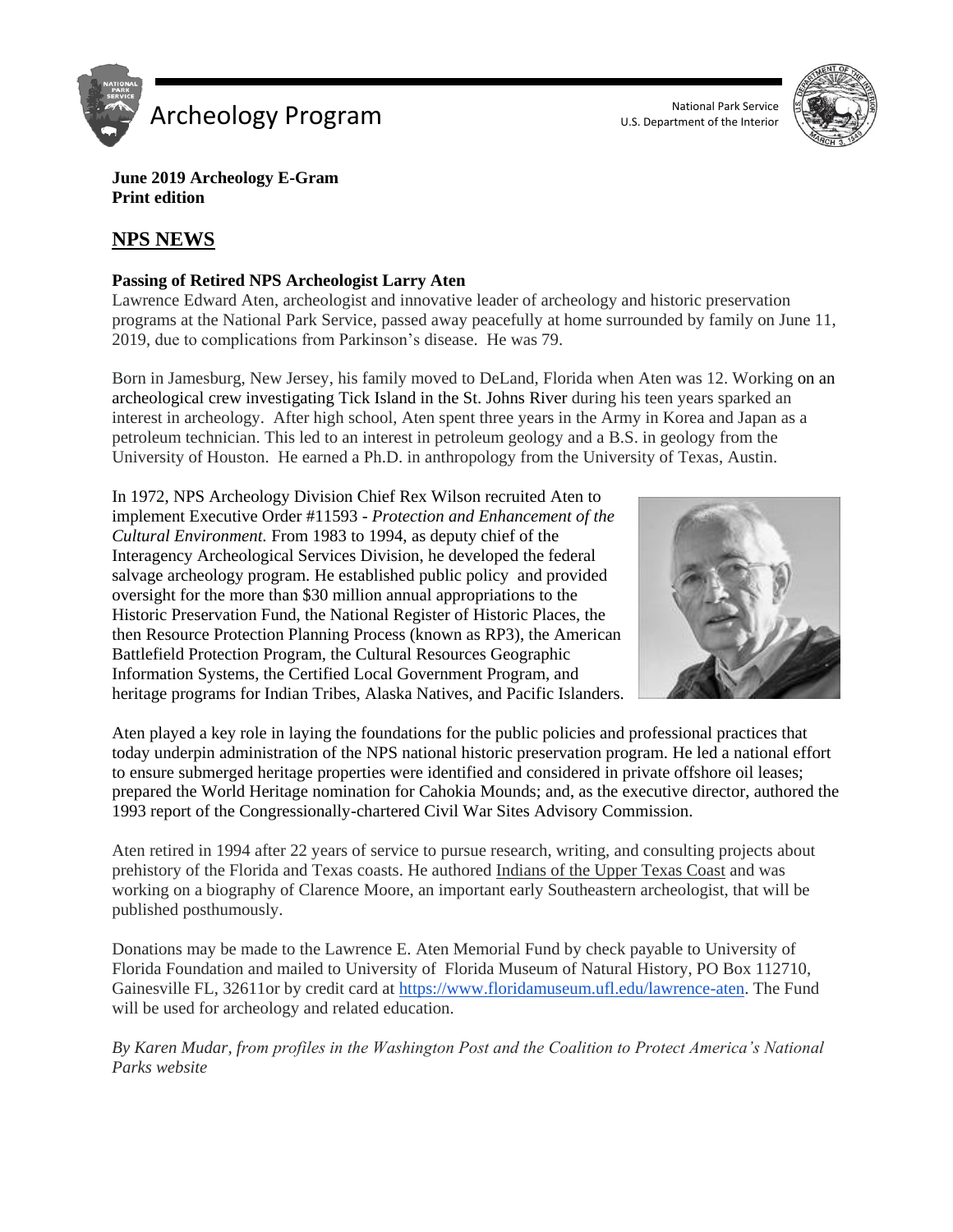## **Disabled Combat Veterans Dig for Battle Stories at Revolutionary War Site: Correction**

(An inaccurate version of this news report appeared in the May 2019 E-Gram. We apologize for the confusion.)

In May 2019, a team from the NPS Northeast Region Archeology Program (NRAP) had been working at Saratoga NHP on an archeological research project in partnership with the Midwest Archeological Center, volunteers from the American Veterans Archaeological Recovery Program (AVAR), the American Battlefield Trust, the Advanced Metal Detecting for the Archaeologist team, students from Sacred Heart University, as well as NPS staff. The archeologists and volunteers have been conducting an archeological survey of the Barber Wheatfield site, a location of intense fighting during the Revolutionary War's Second Battle of Saratoga. The project brought NPS and a dedicated group of American veterans together to investigate an historic battlefield, while helping to support disabled military veterans in their transition to civilian life through participation in "rehabilitation archeology."

The team recovered musket balls and case shot from 6 - and 12-pound cannon fired during the battle, as well as possible uniform buttons and other items potentially carried by the soldiers who fought there. The park will use the data collected during this survey to better understand the troop activities on the battlefield. The information uncovered during the archeological project will enhance NPS' ability to protect the resources. Prior to this survey, the site had never been properly archeologically investigated at this scale.



NRAP and park staff along with the team of US Military veteran volunteers from AVAR (photo by AVAR)

#### **E-Mail for the E-Gram: A New E-Gram Feature**

Has the E-Gram ever incorrectly reported a news event (like the one above!) that took place in your office, program, or land-managing unit that you wished that you could correct? Have you ever disagreed with one of our opinion pieces and wanted to let us know? Or maybe you really enjoyed a news article and wanted to share that with other readers? Well, now you can, with E-Mail for the E-Gram.

After the incomplete story about the excavations at Saratoga NHP, James Nyman wrote and said, "[I'm] a little bummed with May's E-gram, the highlighted section [of the news item] is incorrect - they are volunteers on a NPS designed, and managed project. It's probably too late, but I had hoped that the copy I wrote and sent you would have been considered since it's a much more accurate portrayal of the project." It wasn't too late; we present an accurate story, with one of James' pictures in the June E-Gram.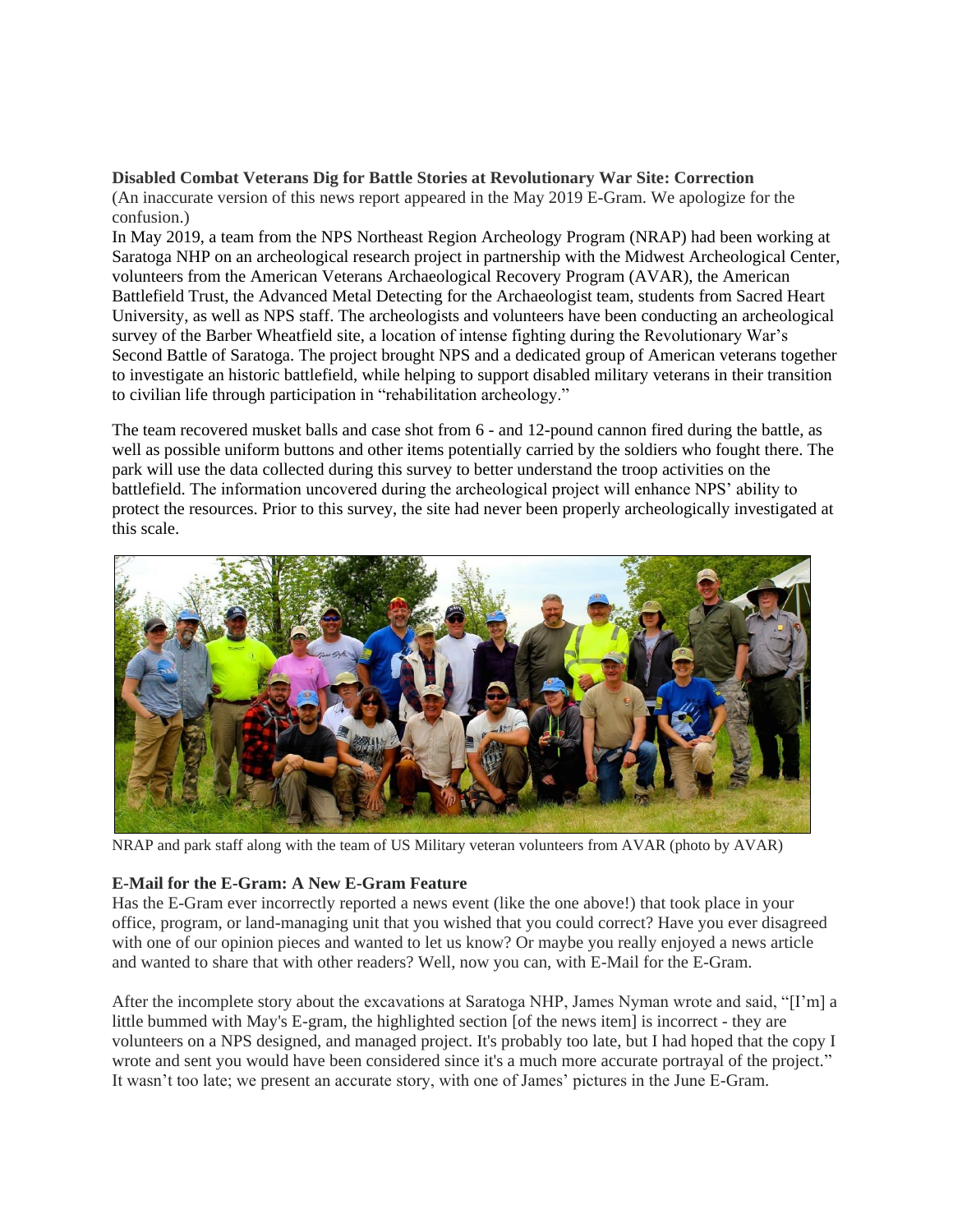Several readers commented on the story about the *Clotilde* in the May E-Gram and wondered where they could get a copy of Zora Neale Hurston's book, *Barracoon*, that was based on experiences of an enslaved African person transported to America on the *Clotilde.* It is available from Amazon (and other places, too, probably) as a book, Kindle, or Audiobook.

If you have something that you want to get off your chest, send an e-mail message to [Karen\\_mudar@nps.gov,](mailto:Karen_mudar@nps.gov) and we will include it in the next issue of the E-Gram. Corrections, concerns, kudos, or complaints – bring it on!

# **Archeologist is New NPS Pacific West Region CESU Research Coordinator**

Jadelyn Moniz-Nakamura is the newest CESU Research Coordinator for the Hawaii-Pacific Islands Cooperative Ecosystem Studies Unit (HPI-CESU). Moniz-Nakamura comes with a broad background of service to science and scholarship. Born and raised in Hilo, Hawaii, she graduated from the University of Hawai'i at Mānoa and began her career at the US Army Garrison Hawai'i as the archeologist at the Pōhakuloa Training Area.



Moniz-Nakamura started working with the NPS in 2000 as the Integrated Resources Manager/Archeologist at Hawaii Volcanoes NP. At the park, she managed the archeology and cave programs and was the Section 106 Coordinator. She assisted a number of Pacific Island network parks, working with staff across disciplines. Moniz-Nakamura has managed numerous projects, participated in public outreach, and has published (as either author or co-author) over 20 journal articles and technical reports.

For the past year, Moniz-Nakamura has been on detail to the HPI-CESU program after Darcy Hu retired. She is also coordinating a working group on the PWR Science Panel on Traditional Ecological Knowledge projects.



**Archeologist is New NPS National Capital Region Section 106 Coordinator** The NPS National Capital Region (NCR) welcomes Allison Young as their new Regional Section 106 Coordinator. Born and raised in Kansas City, Missouri, Young studied archeology and history at the College of Wooster, in Ohio. She earned her MA in anthropology from the University of Nebraska-Lincoln.

During graduate school, Young began working for the NPS Midwest Archeological Center. In 2014, she accepted the position of Park Archeologist at Ozark National Scenic Riverways, a job she held until coming to NCR.

# **FEDERAL NEWS**

### **Virginia's Rappahannock River's Fones Cliffs Property to be Preserved**

The Conservation Fund has purchased land on Fones Cliff along the Rappahannock River and will transfer it to FWS. Two hundred fifty two acres of forests, fields and deep ravines will become part of the Rappahannock River Valley NWR, adding to the refuge's 9,000 protected acres along the Northern Neck. The Conservation Fund paid the owner \$3.96 million for the property, which FWS will reimburse.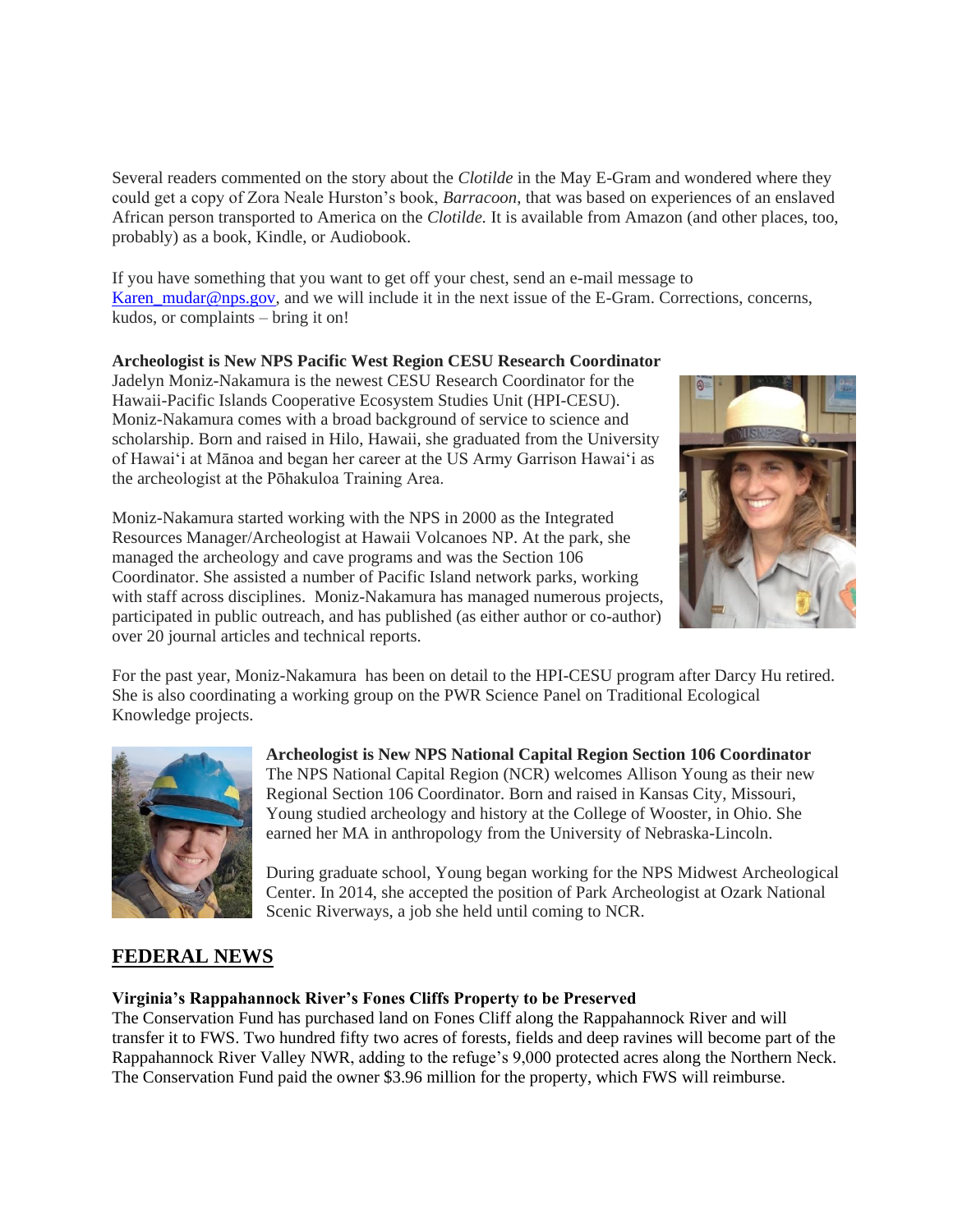Based on explorer Captain John Smith's records of 1608, three American Indian villages were located along these cliffs. Smith described the villages "situated high upon white clay cliffs" just downstream of Tappahannock, across from marshlands.



(Photo by Dave Harp, Bay Journal)

Archeologists from St. Mary's College of Maryland have spent months surveying land along the Rappahannock River for Indian artifacts under a grant from the National Endowment for the Humanities. They have conducted excavations on land along the cliff top but, to date, have not found evidence of the villages described by Smith. Among the Colonial era findings concentrated near the cliff were fragments of tobacco pipes, imported European ceramics and part of a glass wine bottle, all of which would have been commonplace in an early-1700s home. The archeologists also found quartz lithic materials, including the base of a Vernon projectile point that dates back 4,000–5,000 years.

#### *From report by Whitney Pipkin, Bay Journal*



#### **The Federal Archeologists Bookshelf:**

Preparing for the Future Impacts of Megastorms on Archaeological Sites: An Evaluation of Flooding from Hurricane Harvey, Houston, Texas. L. A. Reeder-Myers and M. D. McCoy. *American Antiquity* 84(2) 292-301. 2019. Knowledge co-production in climate adaptation planning of archaeological sites. S. Fatorić and E. Seekamp *Journal of Coastal Conservation.* Published online 15 May 2019.

This month, two articles about climate change and archaeology have come to my attention. The first, by Reeder-Myers and McCoy, tests two models for predicting archeological site vulnerability against data about site damage from Hurricane Harvey. The models were, admittedly, developed to predict impacts from gradual climate change, especially sea level rise, and the authors found that the both did a poor job of "predicting" which sites suffered from hurricane damage. The more simple model used a single variable - elevation above sea level - as a predictor. The more complex model incorporated a number of variables that included distance from coast, distance from fresh water, site age, and degree of urban development. Neither the models nor the individual variables correlated well to increased risk to archeological sites, with the exception of modern land use.

The authors point out that severe coastal storms are becoming increasingly frequent, and must be incorporated into models for climate change, especially variables specifically associated with hurricanes,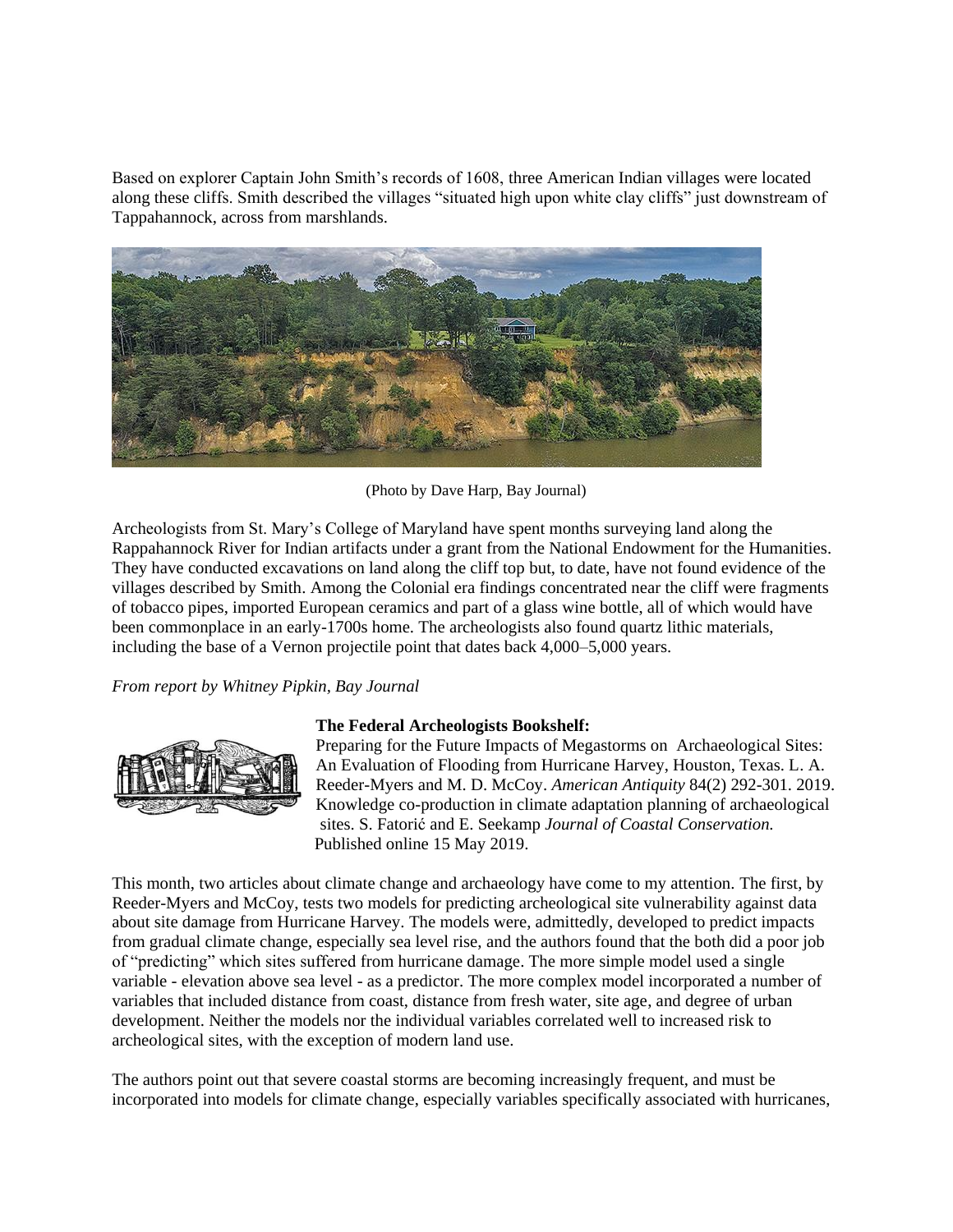such as storm surge and storm-related flooding. They stress that accurate geospatial data and digital site data will be key in predicting which sites will be affected, as well as identifying sites that have been hardest hit by a particular storm. The authors referenced another study, by Ives (2017) that used funds from the NPS Historic Preservation Fund Program to perform intensive pedestrian survey along Rhode Island's coastline. The team salvaged much material culture that contributed to information about the Narragansett people.

The second article, by Fatorić and Seekamp, examines the results of an NPS workshop on climate change held in 2018. While the authors were interested in looking at the effects of a values-based process for developing a rubric for assessing archeological site values, there is much in the article of interest to archeologists who struggle with prioritizing investment in resources. Identifying how to create transparent and robust climate adaptation prioritization processes for coastal archeological sites is a challenge for Federal agencies and stakeholders.

Fatorić and Seekamp found that workshop participants identified a site's scientific value, uniqueness, spatial importance, and programmatic function (e.g., importance to purpose for park foundation) as important prioritization considerations. Site vulnerability and immediacy of impacts were also important considerations. Participants identified unpredictability in storm impact, budget allowances, and decisionmaker priorities as biggest challenges to archeological preservation and climate adaptation planning.

It may be that the predicted increase in frequency of megastorms is going to be the biggest threat to integrity of coastal archeological sites, rather than gradual inundation. Robust and useful models for identifying vulnerable coastal sites will need good spatial site data that includes elevations in order to be effective. While Reeder-Myers and McCoy focused on modeling and strategies for responding to poststorm events, their findings apply equally well to modeling to predict site vulnerability.

Once vulnerable sites on our parklands are identified, prioritization for protection and scientific investigation will be necessary, as budgets will be predictably limited. A transparent decision-framework that has buy-in from stakeholders would help archeologists and managers make defensible decisions. These articles, and their extensive references, are a good place to start to build this framework.

*By Karen Mudar*

## **GRANTS AND TRAINING**

#### **Webinar to Introduce a New Interpreter's Discussion Guide**

Topic: 400 Years of the African American Experience

Date: June 27, 2019

Time: 3:30pm – 5:00pm Eastern Time

This year marks the 400th anniversary of the first landing of enslaved Africans in English North America at Point Comfort in Hampton, VA. The WASO office of Interpretation, Education and Volunteers and Mather Training Center worked in conjunction with a team of field interpreters to create a discussion guide by interpreters and for interpreters. With a focus on audience centered experiences (A.C.E.), the groups has composed a guide for facilitating difficult conversations in a number of contexts surrounding the 400<sup>th</sup> commemoration throughout the National Park Service.

To register, go to

[https://doilearn2.webex.com/doilearn2/k2/j.php?MTID=t62e702f6ff8a6907afe9b1e207dea5e8](https://www.google.com/url?q=https%3A%2F%2Fdoilearn2.webex.com%2Fdoilearn2%2Fk2%2Fj.php%3FMTID%3Dt62e702f6ff8a6907afe9b1e207dea5e8&sa=D&sntz=1&usg=AFQjCNHSRoTrOQWI33Qa8v10pGYD73iXgg)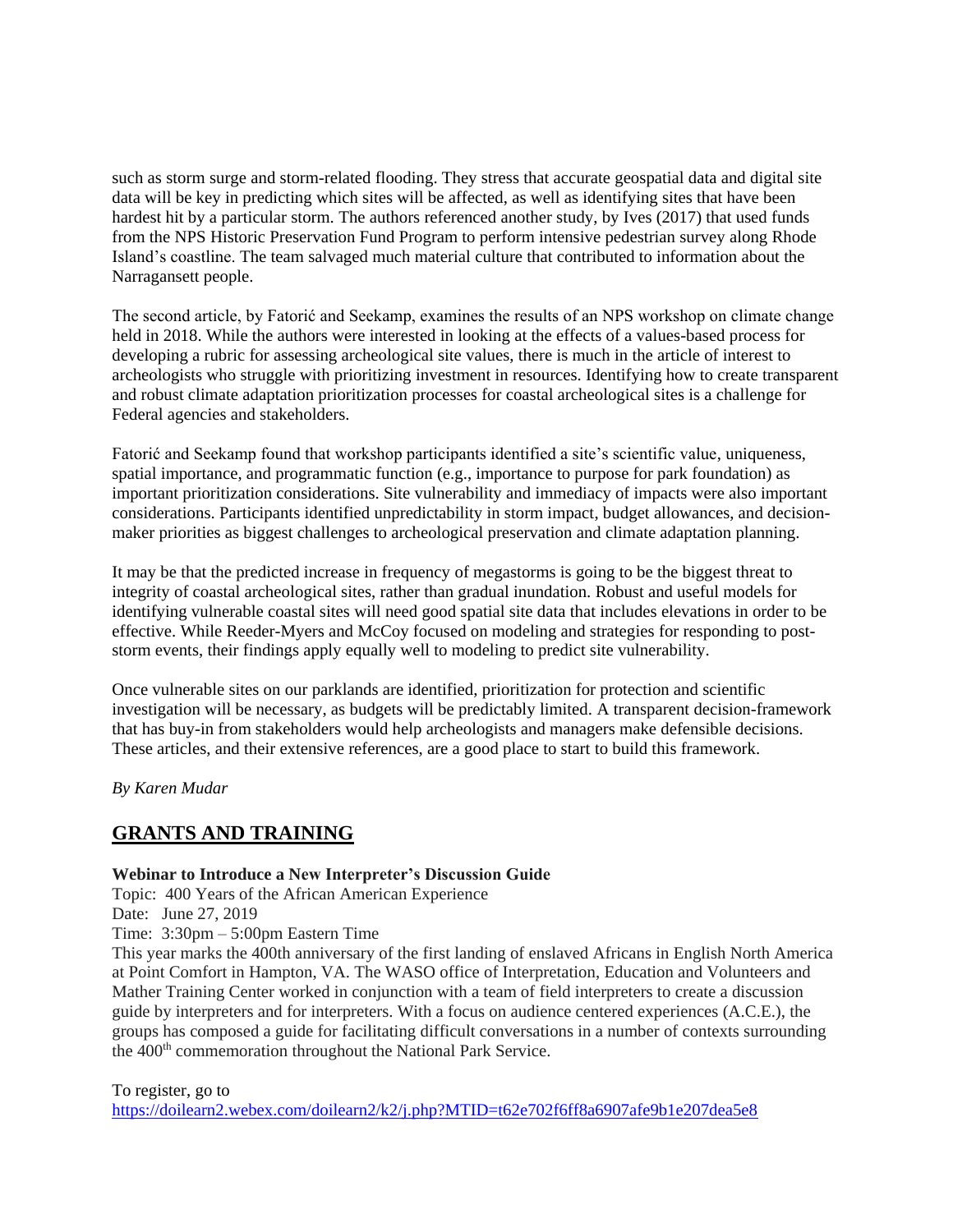#### **Nominations Open for Stanton-Horton Award for Excellence in National Park Service History**

The award recognizes excellence in NPS efforts in promoting public understanding of and engagement with American history. Eligible submissions include park-based interpretive work (museum exhibits, waysides, digital and print media, public programming, etc.); regionally-oriented educational and preservation programs; National Register or NHL nominations, historic resource and special resource studies which have public outreach components; and national programs and projects designed to encourage public appreciation of the complexity and richness of the American past.

The nominated project may have been undertaken by NPS employees alone or in collaboration with students, contractors, volunteers, or cooperating institutions, and involve a single national park unit or the National Park System. The award will recognize the authors, designers, or curators of the project and park superintendents and NPS managers who provided leadership on its behalf. The OAH will waive meeting registration for up to two NPS employees for recipients to attend the meeting and receive the award.

Selection will be made by the award committee. Send nominations directly to all of the committee members. Nominations must include 1.) a 1,000 word description and overview of the project; 2.) documentation of the extent of the project's public engagement, such as data about numbers and demographics of people who participated in onsite programs or visited online; 3.) the names of NPS employees associated with the project and their supervisors; and 4.) two letters of recommendation from individuals or groups familiar with the project but not associated with its planning or implementation.

The postmark/submission deadline for all nomination materials to be sent to award committee members is December 2, 2019. The award will be presented at the 2020 OAH Annual Meeting in Washington, D.C., April 2–5.

Stanton-Horton Award for Excellence in National Park Service History Committee: Diane E. Miller (Committee Chair) National Underground Railroad Network to Freedom Harriet Tubman UGRR Visitor Center 4068 Golden Hill Road Church Creek, MD 21622 diane\_miller@nps.gov

Douglas W. Dodd California State University, Bakersfield Department of History Mail Stop 10 HOB 9001 Stockdale Highway Bakersfield, CA 93311 ddodd@csub.edu

David Osborn 16 Clinch Ave Garden City, NY 11530-2402 dho59stpaul@yahoo.com

For more information about the award, go to [https://www.oah.org/awards/uncategorized-awards/stanton](https://www.oah.org/awards/uncategorized-awards/stanton-horton-award/)[horton-award/](https://www.oah.org/awards/uncategorized-awards/stanton-horton-award/)